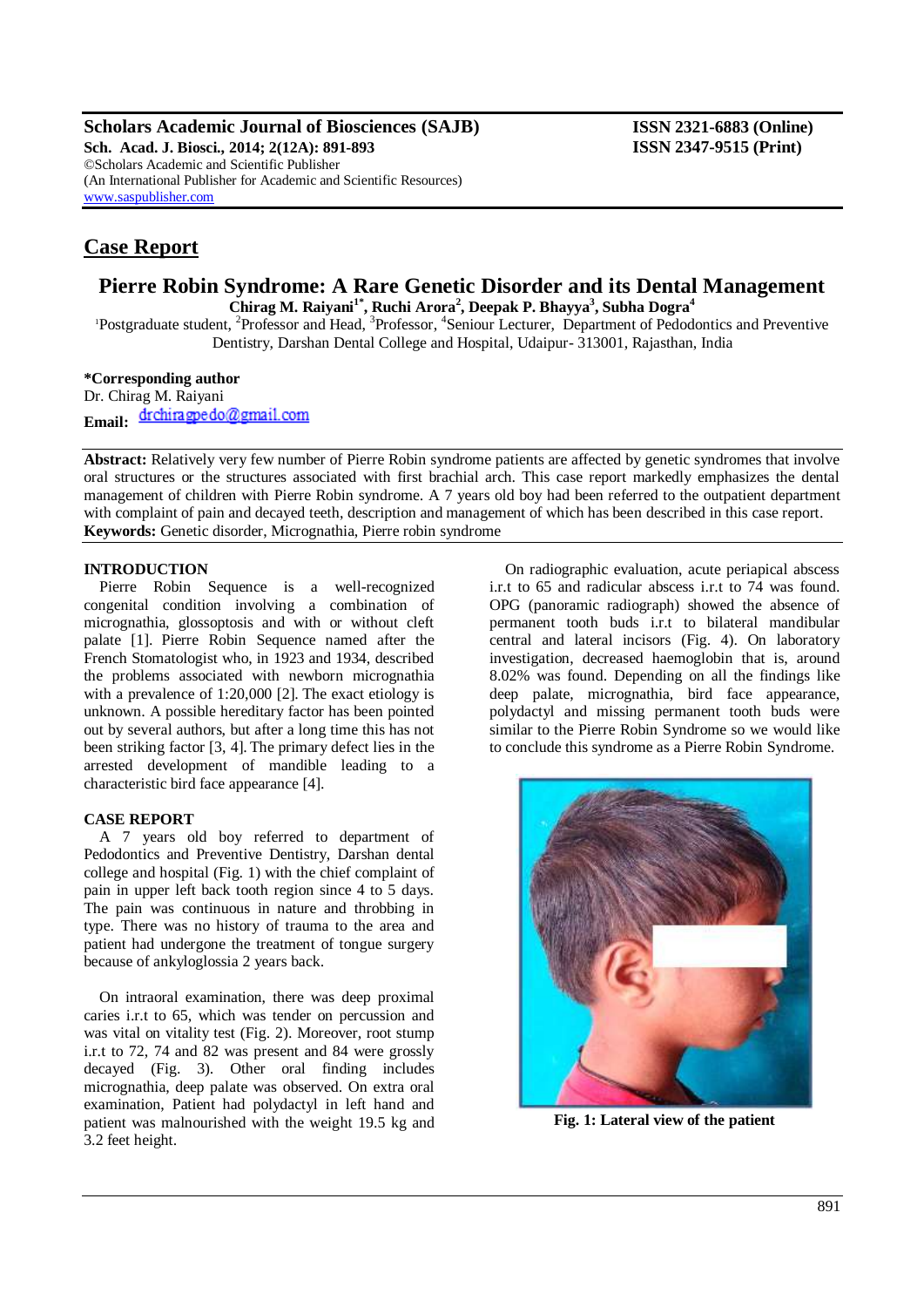

**Fig. 2: Pre-operative view of Maxillary arch**



**Fig. 3: Pre-operative view of Mandibular arch**



**Fig. 4: OPG** 



**Fig. 5: Post-operative view of Maxillary arch**



**Fig. 6: Modified lingual arch with embedded acrylic teeth**



**Fig. 7: Post-operative view of Mandibular arch**



**Fig. 8: Post-operative front view**

After the clinical and radiographic evaluation, pulpectomy procedure was performed using metapex with 65 followed by placement of stainless steel crown (Fig. 5). Extraction was preferred with 72, 74, 82 and 84 after taking parent's consent. After the extraction of the teeth, fabrication of space maintainer with the acrylic teeth i.r.t to 71 and 81 was done to maintain space in dental arch and to address the aesthetic concern. Band pinching was performed on both 75 and 85. Crib was soldered with the anterior part of wire for better retention between acrylic portion and teeth (Fig. 6). Finally, wire component was soldered with band. These appliances serve as a space maintainer and maintain the canine in present position. Moreover, this appliance helps for aesthetic purpose (Fig. 7, 8).

## **DISCUSSION**

The Pierre Robin Sequence is characterized by several degrees of micrognathia, glossoptosis, palatal malformation and with cleft palate [4]. However, in our case, patient shows micrognathia associated with deep palate. Shprintzen RJ [5] reported that many of the patients that carry the PR diagnostic label might in fact represent various other syndromes (Eg. Stickler's, velocardiofacial) those are associated with a genetically induced mandibular micrognathia. Bird face appearance was found in case report presented by Hegde RJ [4] and that finding was similar in our case. Moreover, polydactyl were observed in left hand and decreased haemoglobin (8.02%) was found in our case report.

#### **REFERENCES**

1. Elliott MA, Studen-Pavlovic DA, Ranalli DN; Prevalence of selected pediatric conditions in